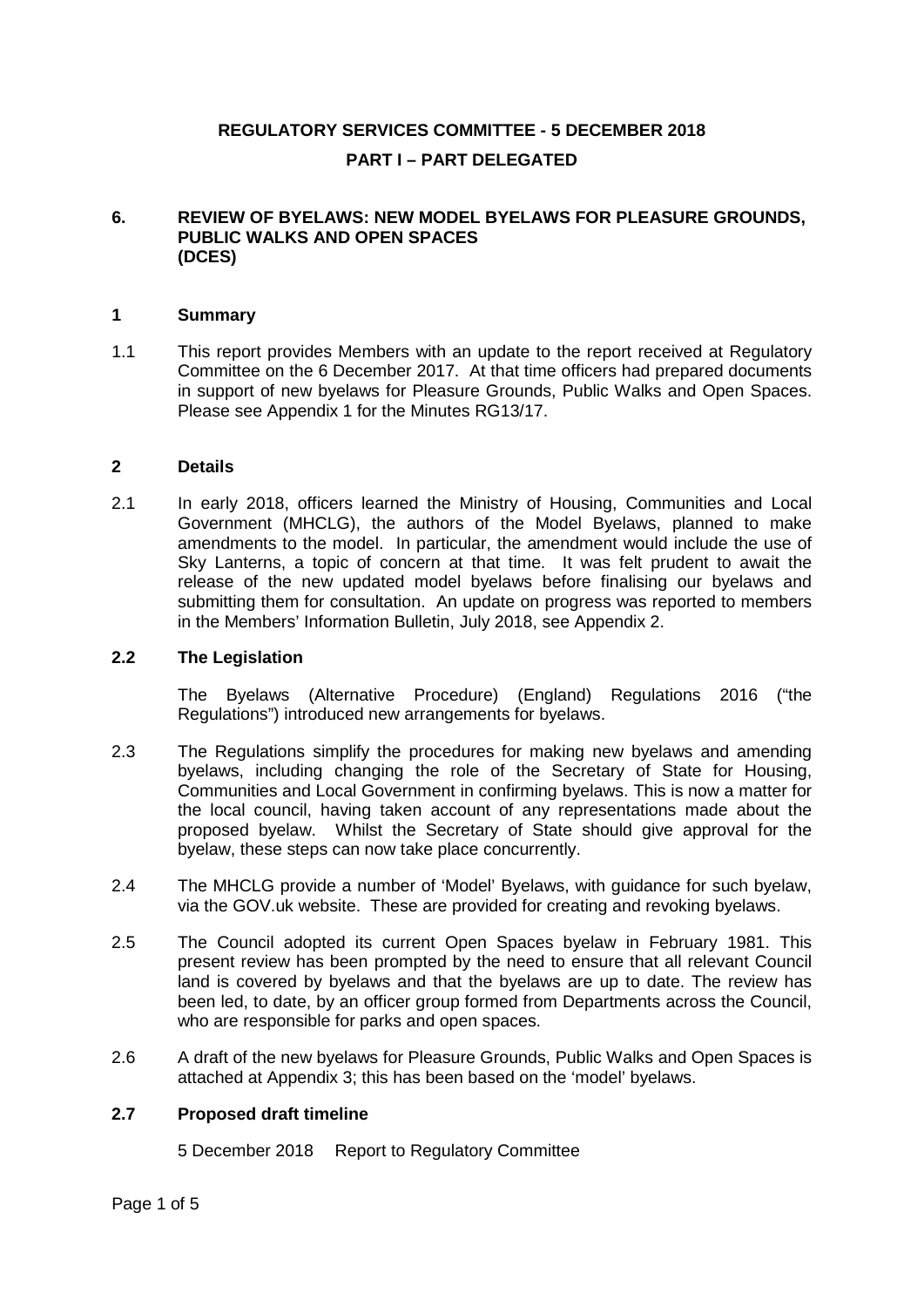| 8 January 2019   | <b>Open Consultation</b>                                 |
|------------------|----------------------------------------------------------|
| 5 February 2019  | <b>Close Consultation</b>                                |
| February 2019    | Consideration of the outcome of the consultation process |
| Feb to May 2019  | Refer byelaws to Secretary of State for approval         |
| 22 May 2019      | Council approval to the making of the new bylaws         |
| <b>July 2019</b> | Go Live                                                  |

## **3 Consultation**

- 3.1 Officers have produced a Question and Answer (Q&A) document to support the public consultation; see Appendix 4. Following the example of other local authorities who have completed reviews of byelaws, the Q & A document will anticipate and answer as many public questions as possible, covering each byelaw. This aims to help any consultees with their potential queries and to provide further insight into the effectiveness of the byelaws.
- 3.2 The consultation will take the form of inviting comments from the stakeholders, once having read the Q&A document. Officers have prepared a comprehensive list of potential stakeholders who will be contacted and invited to comment. The draft Byelaws and consultation documents will be available on the Three Rivers website.
- 3.3 Following the close of the consultation period, some amendments may be made to the byelaws and Regulatory impact assessment. Consideration of responses will be delegated to the DCE in consultation with the Chairman.

# **4 Policy/Budget Reference and Implications**

4.1 The recommendations in this report are within the Council's agreed policy and budgets. The relevant policies are entitled:

Community Strategy 2012 – 2018

Strategic Plan 2017 – 2020

The relevant aims and objectives are:

Community Strategy:

5) Crime and Anti-Social Behaviour

Strategic Plan:

1) Better Neighbourhoods

1.1.1) Maintain high quality local neighbourhoods and streets.

1.1.2) - Maintain the number of accredited open spaces, parks and

woodlands.

2) Healthier Communities

2.3.1) Reduce anti-social behaviour and crime.

2.4.1) Ensure the safety of people in the district.

2.5.1) Improve and facilitate access to leisure and recreational activities for adults.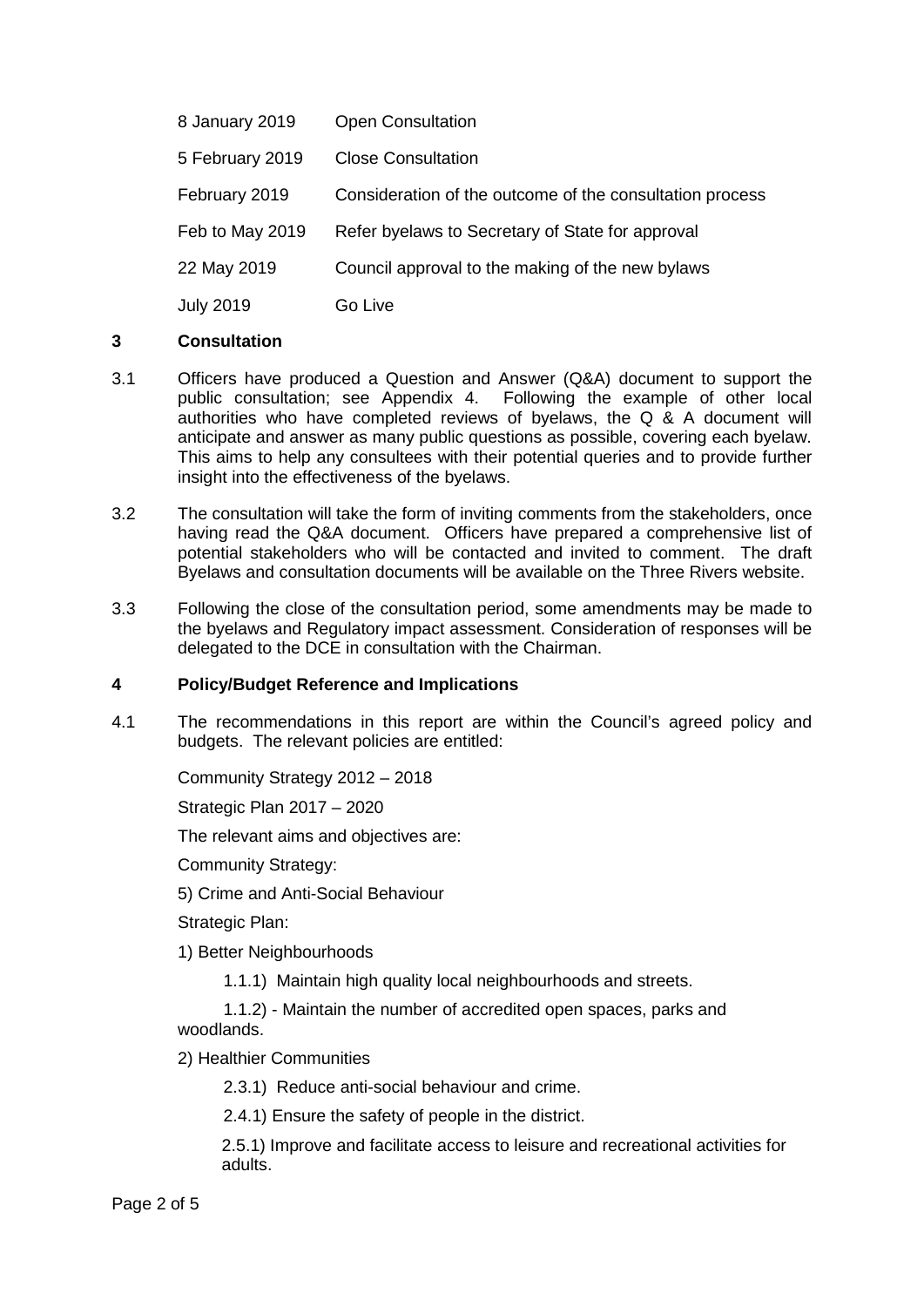# **5 Financial Implications**

5.1 All costs are accounted for in approved budgets including the costs of the new signage that will be required.

# **6 Legal Implications**

- 6.1 The existing 1981 byelaws are enforceable but out of date, they are written in an antiquated language and a number of areas, which need to be protected, are currently not covered by the byelaws. The model Open Space byelaws have been produced by MHCLG and officers are recommending following the model.
- 6.2 The Regulations have simplified the procedures for adopting updated model byelaws and the recommendations in the report ensure that the Council follows the necessary legal procedures to enable new byelaws to be adopted across the District. The byelaws have to be approved by Full Council.
- 6.3 Enforcement of the byelaws will not change dramatically. Members of the public are encouraged by signage and by Officers to comply with the rules in everyone's best interests; as is the current position. The current and new byelaws are, in effect, self-policing. Prosecution for breach of the byelaw is a last resort.
- 6.4 Once the new byelaws are adopted the Council will revoke the existing byelaws for Parks and Open Spaces (1981).

# **7 Equal Opportunities Implications**

## 7.1 Relevance Test

| Has a relevance test been completed for                                   | Yes                           |
|---------------------------------------------------------------------------|-------------------------------|
| Equality Impact?                                                          | Previously provided 6/12/2017 |
| Did the relevance test conclude a full impact<br>assessment was required? | No.                           |

## **8 Staffing Implications**

8.1 None specific.

## **9 Environmental Implications**

9.1 None specific.

## **10 Community Safety Implications**

10.1 The byelaws will facilitate the maintenance and enjoyment, by all members of the public, of high quality parks, woodlands and open spaces across the district as they will support the Council's ability to manage inappropriate and unacceptable behaviour.

## **11 Public Health implications**

11.1 None specific.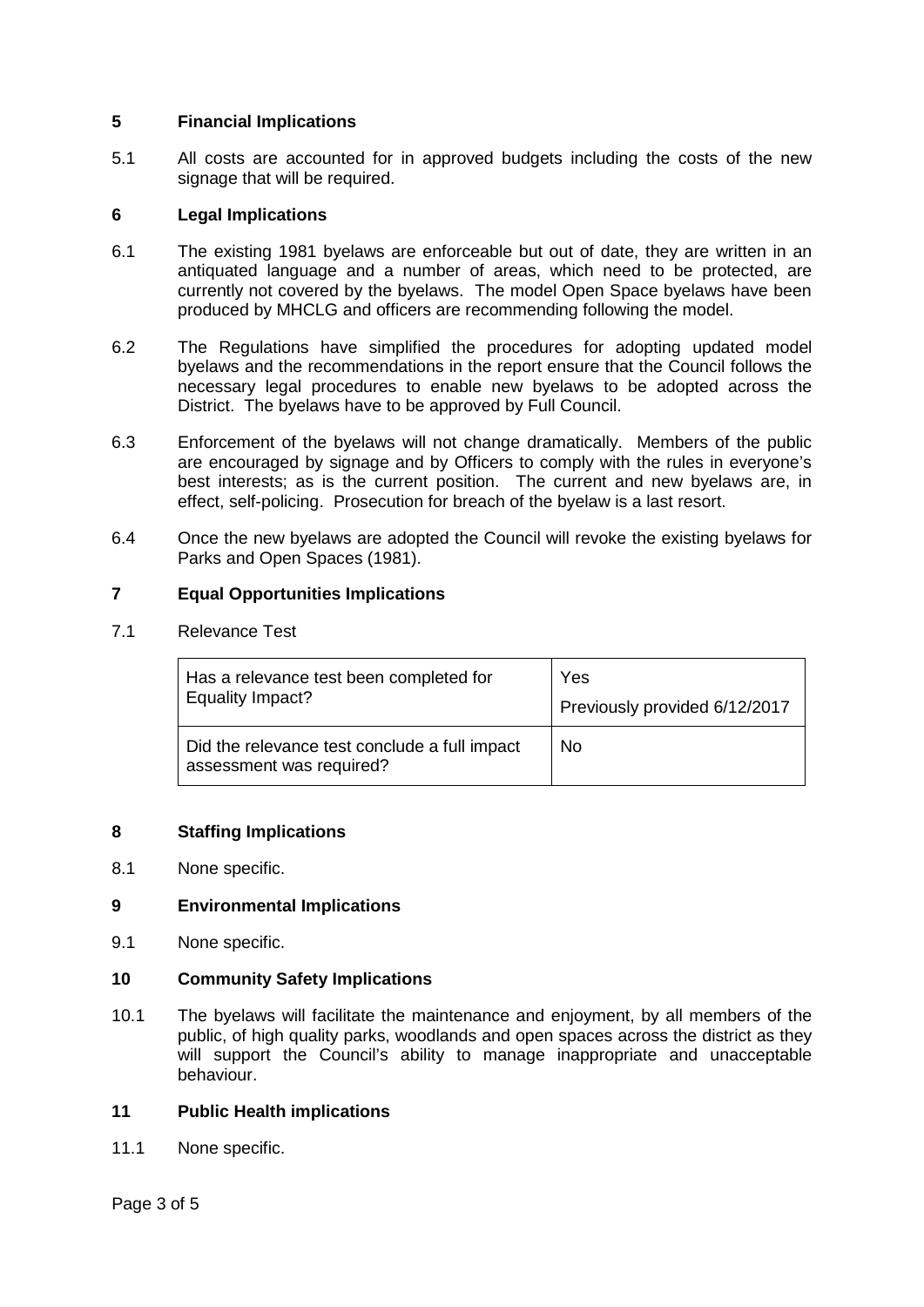# **12 Customer Services Centre Implications**

- 12.1 None specific.
- **13 Communications and Website Implications**
- 13.1 Impact Assessment

#### **14 Risk Management and Health & Safety Implications**

- 14.1 The subject of this report is covered by the Leisure and Landscape and Environmental Protection service plans*.* Any risks resulting from this report will be included in the risk register and, if necessary, managed within these plans
- 14.2 The following table gives the risks that would exist if the recommendation is rejected, together with a scored assessment of their impact and likelihood:

| Description of Risk                                                                                  | Impact | Likelihood |
|------------------------------------------------------------------------------------------------------|--------|------------|
| Unable to manage inappropriate and unacceptable<br>behaviour within parks, woodlands and open spaces | Ш      |            |
|                                                                                                      |        |            |

14.3 Of the risks detailed above none is already managed within a service plan.

The above risks are plotted on the matrix below depending on the scored assessments of impact and likelihood, detailed definitions of which are included in the risk management strategy. The Council has determined its aversion to risk and is prepared to tolerate risks where the combination of impact and likelihood are plotted in the shaded area of the matrix. The remaining risks require a treatment plan.

|      |  |                       | A |              |                |    |   |                                                                                                                                                                                                                                                 |                   |
|------|--|-----------------------|---|--------------|----------------|----|---|-------------------------------------------------------------------------------------------------------------------------------------------------------------------------------------------------------------------------------------------------|-------------------|
|      |  |                       |   |              |                |    |   | Impact                                                                                                                                                                                                                                          | Likelihood        |
|      |  |                       | В |              | 1              |    |   | $V =$ Catastrophic                                                                                                                                                                                                                              | $A = 98%$         |
|      |  |                       | С |              |                |    |   | $IV = Critical$                                                                                                                                                                                                                                 | $B = 75\% - 97\%$ |
|      |  |                       | D |              |                |    |   | III = Significant                                                                                                                                                                                                                               | $C = 50\% - 74\%$ |
|      |  |                       | E |              |                |    |   | $II = Marginal$                                                                                                                                                                                                                                 | $D = 25\% - 49\%$ |
|      |  | Likelihood            | F |              |                |    |   | $I = Negligible$                                                                                                                                                                                                                                | $E = 3\% - 24\%$  |
|      |  |                       |   | $\mathbf{I}$ | $\mathbf{III}$ | IV | V |                                                                                                                                                                                                                                                 | $F = <2\%$        |
|      |  |                       |   |              | <b>Impact</b>  |    |   |                                                                                                                                                                                                                                                 |                   |
|      |  |                       |   |              |                |    |   |                                                                                                                                                                                                                                                 |                   |
|      |  |                       |   |              |                |    |   |                                                                                                                                                                                                                                                 |                   |
| 14.4 |  | Committee annually.   |   |              |                |    |   | In the officers' opinion none of the new risks above, were they to come about, wo<br>seriously prejudice the achievement of the Strategic Plan and are theref<br>operational risks. The effectiveness of treatment plans are reviewed by the Au |                   |
| 15   |  | <b>Recommendation</b> |   |              |                |    |   |                                                                                                                                                                                                                                                 |                   |

Page 4 of 5